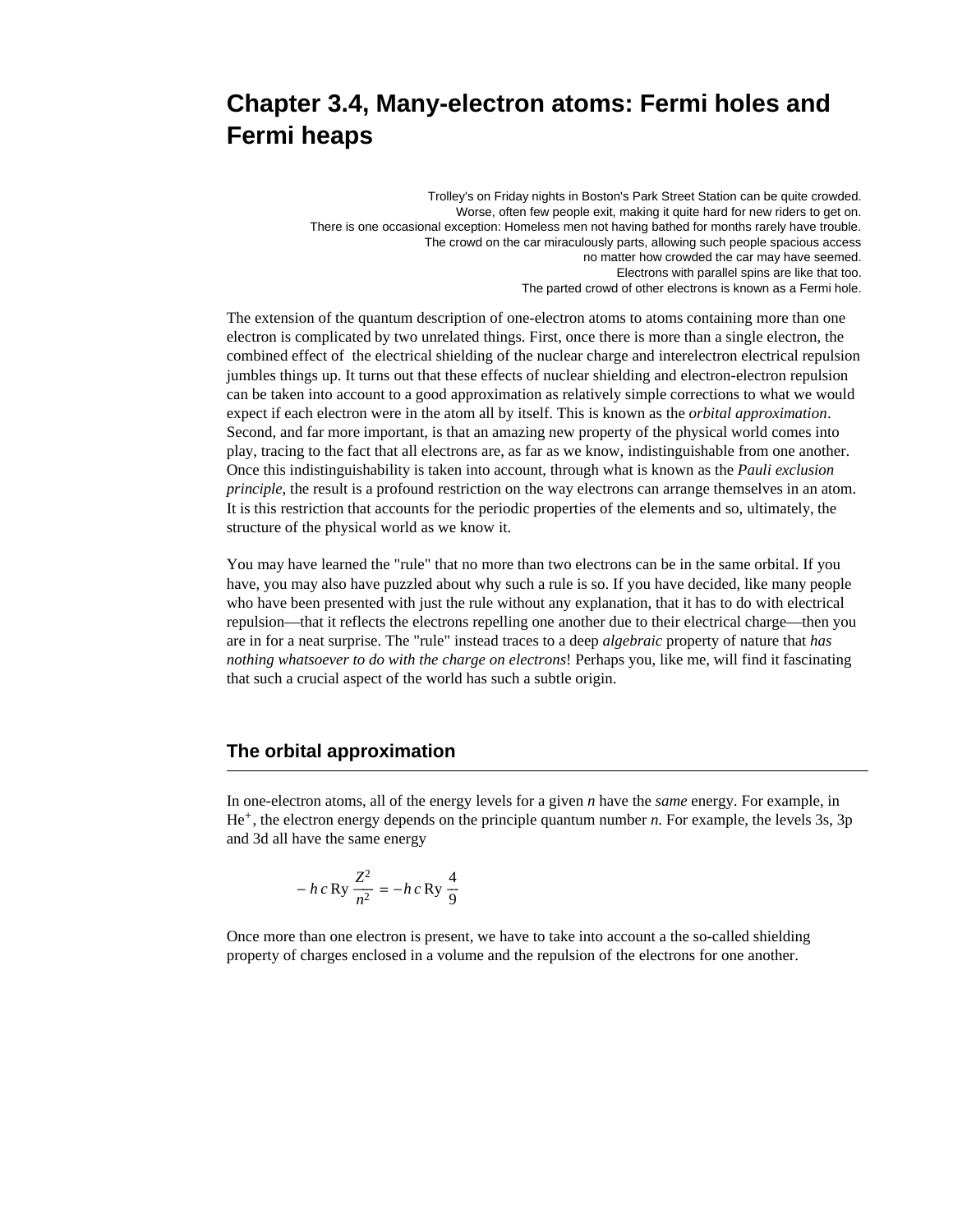#### **à Electrical shielding**

We have seen that for a given principle quantum number, *n*, the smaller the orbital momentum quantum number,  $\ell$ , the greater the electron probability amplitude close to the nucleus. This means that the smaller the orbital momentum of the electron, the *greater* will be the fraction of the electron near the nucleus. The result will be that electrons in orbitals with the same  $n$  but *larger*  $\ell$  will experience a *reduced nuclear charge*, due to cancellation (so-called shielding) of nuclear charge by the enhanced amount of electronic charge close to the nucleus from electrons with lower  $\ell$ . The reduced nuclear charge means that electrons with higher orbital momentum are then held slightly less tightly. The hierarchy of relative energies therefor changes from

$$
1s < 2s
$$
,  $2p < 3s$ ,  $3p$ ,  $3d < \dots$ 

to

$$
1s < 2s < 2p < 3s < 3p < 3d < \dots
$$

The net effect if that the different amount of penetration near the nucleus according to the orbital momentum results in the one-electron orbital energy depending on both the principle quantum number  $n$  and the orbital momentum quantum number  $\ell$ .

#### **à Electrical repulsion**

We can take account of the electrical repulsion of the electrons by a two step process. First, we assume each electron is described by an one-electron orbital, with energy modified by orbital momentum dependent shielding. Then, we use Coulomb's law to evaluate the additional energy contribution due to the repulsion of the electron distributions.

#### **Two electrons**

For example, He has two electrons. If we assume each electron is in a 1s orbital, then, ignoring interelectron repulsion, each electron contributes energy

$$
- h c \text{ Ry} \frac{Z^2}{n^2} = - h c \text{ Ry} \frac{4}{1} = - 4 h c \text{ Ry}
$$

and for a total of  $-8 h c Ry$ . When the mutual repulsion of the two 1s charge distributions is taken into account, there is an additional contribution of about  $+2 h c R y$ . (The numerical value of the electron-electron repulsion contribution is gotten using Coulombs law and the spatial distribution of the electron probability amplitudes given by their wavefunctions. We will not need to do this estimation here, however; we just need to understand that is makes the electrons less tightly held.) The combined effect of the attractions of each electron to the nucleus and the repulsion of the two electrons for one another is then

$$
2(-4 h c \text{Ry}) + 2 h c \text{Ry} = -6 h c \text{Ry}
$$

To summarize, the idea of the orbital approximation is estimate the energy of a many-electron atom as the energies of the corresponding one-electron orbitals, taking into account electrical shielding, plus an additional amount due to electron-electron repulsion.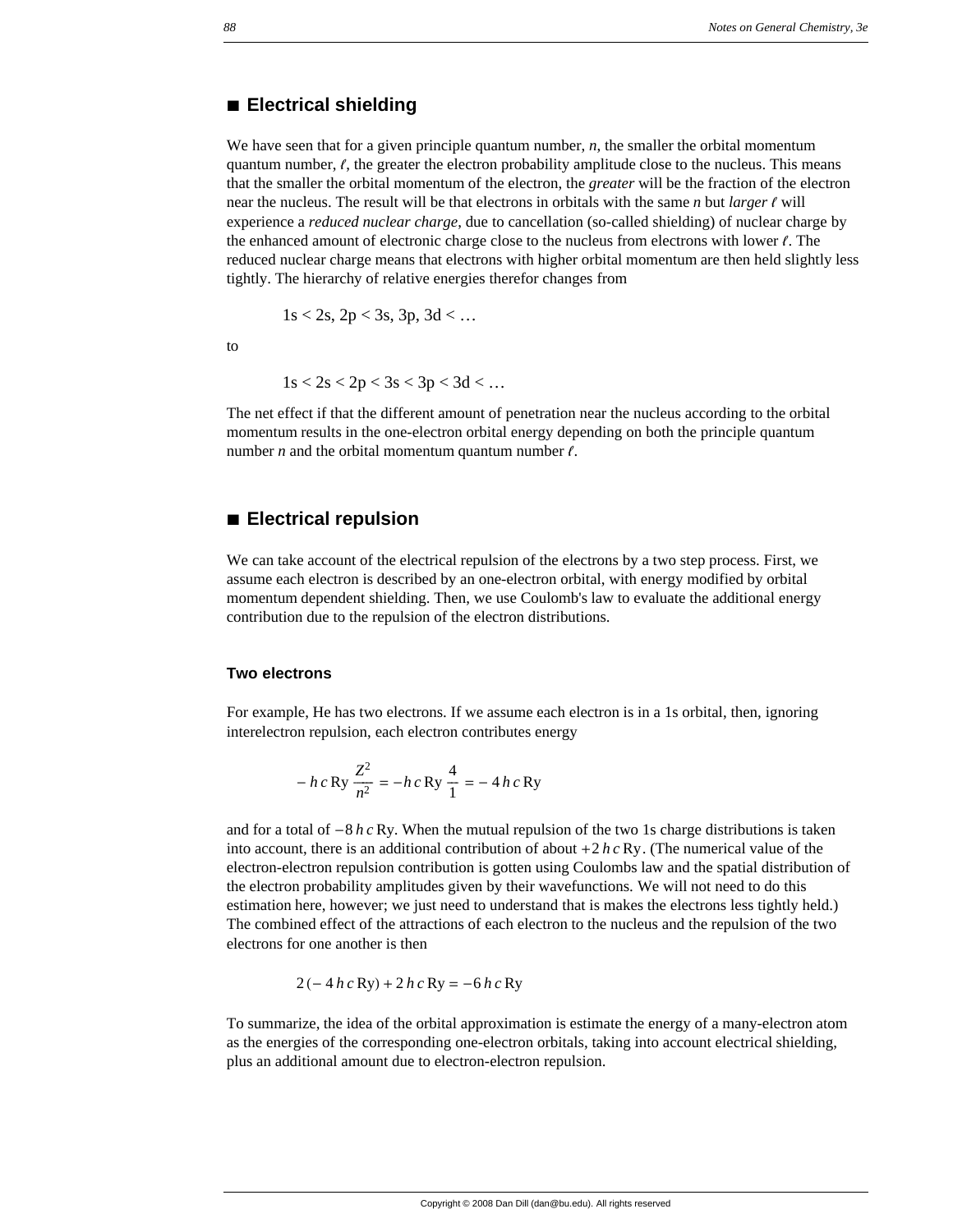#### **Three electrons**

Let's see what we get if we apply the orbital approximation to Li. We now have three electrons. What one-electron orbitals should we use for the electrons? Well, since we presumably want the ground state energy, I would propose that we use the lowest energy atomic orbitals. That is, let's assign each electron to a 1s orbital. Each electron would then contribute energy

$$
- h c \,\text{Ry} \, \frac{Z^2}{n^2} = - h c \,\text{Ry} \, \frac{9}{1} = - 9 h c \,\text{Ry}
$$

The electron-electron repulsion would be larger than in He, since the 1s charge distribution is more compact in Li; let's estimate the repulsion contribution to be twice as great, say  $+ 4 h c R y$ . Also, now there would be two such contributions, since there are two different pairs of electrons repelling one another. In this way, we predict the total energy of Li to be

$$
3(-9 h c Ry) + 2 (4 h c Ry) = -19 h c Ry
$$

We could proceed in this way for all of the atoms in the periodic table. The approach is systematic and straightforward.

The problem is, however, that it *cannot be correct*! The reason is that this approach fails to predict the observed periodic variation in the properties of the atoms that is the basis of the periodic table. It predicts instead that the properties of atoms should vary in a continuous, non-periodic way, as more and more electrons are added as 1s orbitals.

#### **The Pauli principle**

That failure of our approach based on the orbital approximation tells us that there is something more to the structure of many-electron atoms than the effects of electron shielding and electron-electron repulsion. What could it be?

We had to decide how to assign electrons to one-electron orbitals. Since we want to determine the lowest energy state, we assigned each electron to the lowest energy, 1s orbital. This is the source of the problem. While it makes sense to put each electron in the lowest energy orbital. extraordinarily, this turns out *not to be possible*! What is observed instead is this:

A maximum of two electrons can occupy an orbital with the *same* n,  $\ell$  and m.

Here is what is going on.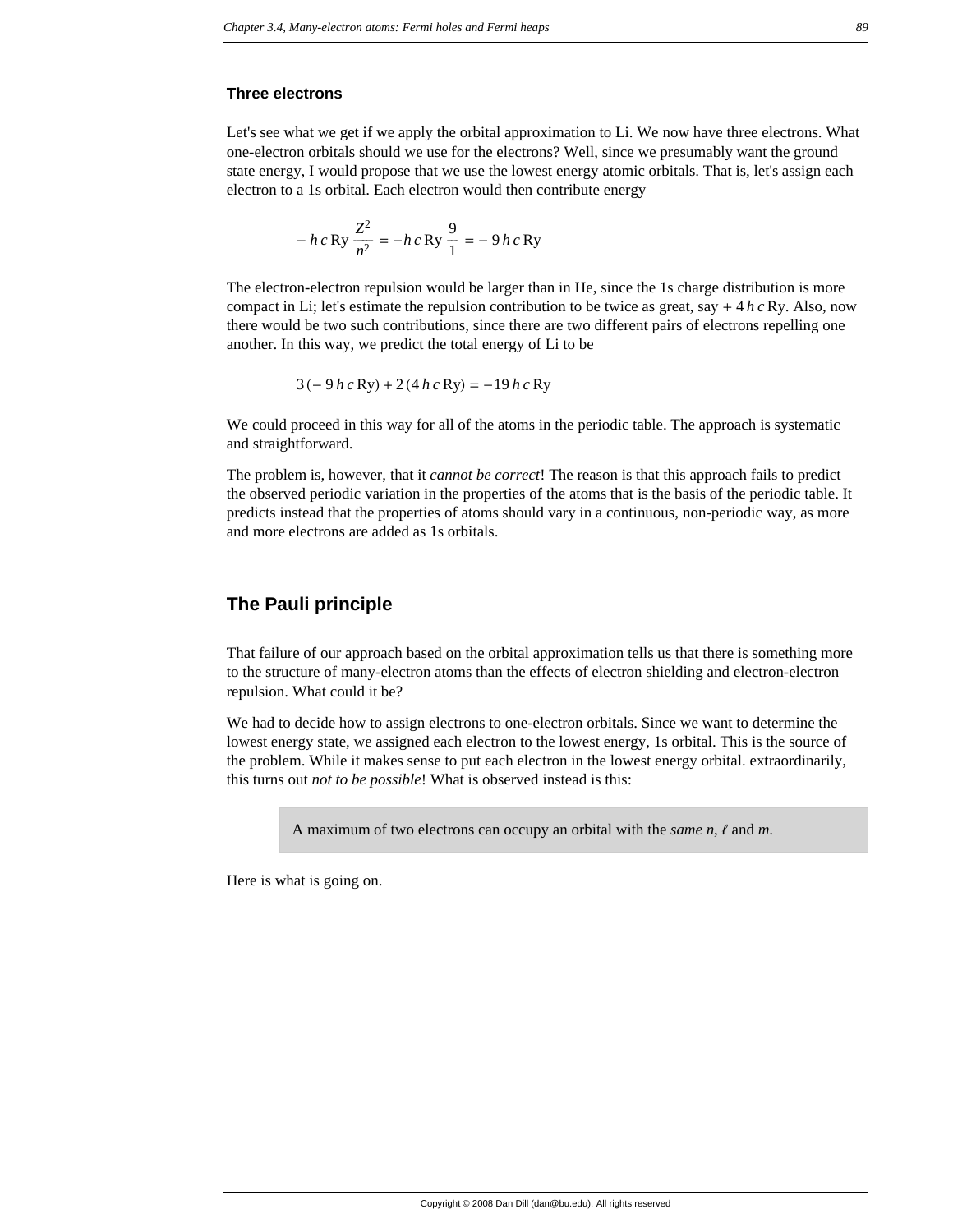#### **à Electron intrinsic magnetic moment**

The story begins with the following fact about electrons. All electrons have an intrinsic magnetic moment—they behave like a bar magnet. One way to produce a magnetic moment is to create an electrical current in a loop of wire. Since electrons have a charge, when their magnetic moment was discovered it was thought that it was due to the electron spinning on its own axis, since this would produce a current. It was subsequently understood that the electron is not actually spinning, that its magnetic moment is an intrinsic property of the electron. Nonetheless, the magnetic moment is commonly referred to as the *spin* of the electron.

You may have played with bar magnets, and noticed that when they are parallel to one another (north pole next to north pole, south pole next to south pole), they repel each other, but when they are oppositely directed (anti-parallel), they attract each other. Other relative orientations produce corresponding repulsion or attraction intermediate in strength. Electrons behave similarly, but with an extraordinary difference.

Electron magnetic moments can only have *two relative orientations*.

This restriction to only two relative orientations is called *space quantization*, since the orientation of the spin can only take distinct values relative to an external axis (or to another spin). We have already seen that an electron with *orbital momentum*  $\ell$  can take  $2\ell + 1$  different orientations with respect to an external axis (or to another angular momentum), corresponding to the  $2\ell + 1$  different values of the quantum number *m*. Since the electron magnetic moment can only take  $2s + 1 = 2$ orientations, we can interpret this to mean that the electron has a *spin momentum quantum number s* equal to 1/2, and the two possible orientations correspond to the two possible projection quantum numbers  $m_s = +1/2$  and  $m_s = -1/2$ . The two orientations of the electron spin are sometimes referred to as "up" and "down" and conventionally represented by arrows,  $\uparrow$  and  $\downarrow$ , respectively. All that is important is that the spin magnetic moments may either be parallel or antiparallel, that no other relative orientations are possible.

# **à Indistinguishability of electrons**

Now, what does electron spin have to do with putting electrons into orbitals? The answer starts with the observation that electrons are all identical (as far as we know). In order to account for this, we have to be sure that no electrons are treated preferentially. In particular, this means that when we label electrons in wavefunctions, we have to make sure that we do so in such a way that all physical properties we calculate do not depend on which electron we call 1, which we call 2, and so on. This non-preferential labelling is called *symmetrization*.

One way to ensure that numbering of electrons doesn't matter is to arrange things so that if we renumber electrons, then the wavefunction does not change. This requirement is actually too rigid. If we allow that the sign of the wavefunction might change, that would still be OK, since it is the *square* of the wavefunction that determines electron density, and when we square the wavefunction, any sign change disappears.

So, there are two ways to symmetrize many-electron wavefunctions. Many-electron wavefunctions that have been adjusted so that the sign of the wavefunction *does not change* on relabelling any two electrons are said to be *symmetric*. Many-electron wavefunctions that have been adjusted so that the sign of the wavefunction *does change* on relabelling any two electrons are said to be *antisymmetric*.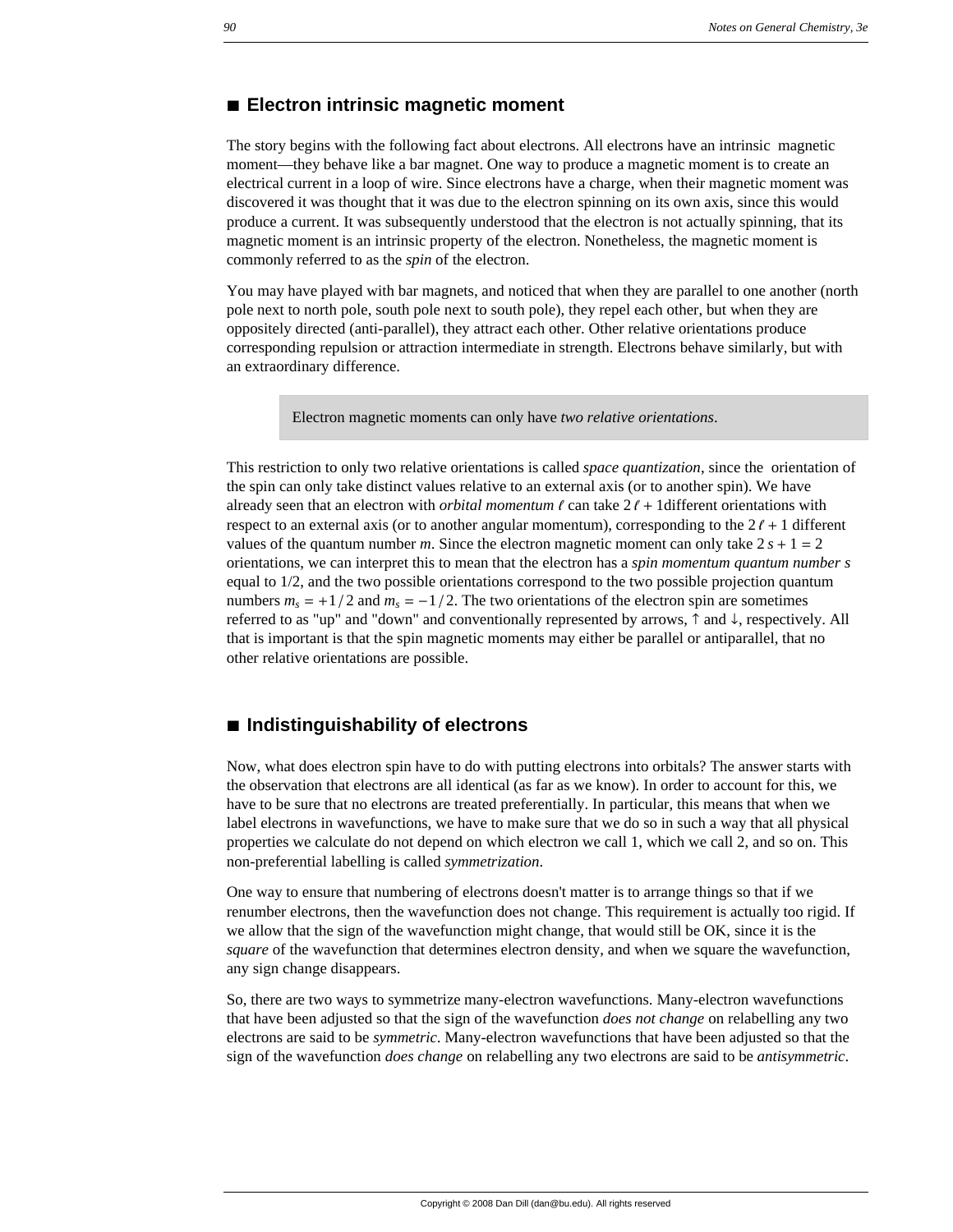*Be careful to distinguish the meaning of the terms symmetrization, symmetric, and antisymmetric.*

 In considering the symmetry of many-electron wavefunctions with respect to exchange of electron labels, we have to consider both the spatial and spin parts of the wavefunction. In the examples below we will see just what this means, but one procedure is to write the wavefunction as a product of space and spin parts, and to consider the symmetry of each part separately.

With this background, we can state one of the most profound aspects of quantum mechanics for the material world. It is known as the *Pauli principle*:

> The overall wavefunction—spatial and spin parts—must change sign if any two electrons are relabeled.

That is, many-electron wavefunctions must be *antisymmetric*.

More generally, the wave function of any quantum system composed of entities with half-odd intrinsic angular momentum (spin quantum number 1/2, 3/2, 5/2, …) must be *antisymmetric*. The wave function of any quantum system composed of entities with integer intrinsic angular momentum (spin quantum number 0, 1, 2, …) must be *symmetric*. An example is photons, the packets of light energy. Photons have intrinsic spin 1, and so the wavefunction of a collection of photons must be symmetric with respect to the relabelling of any two photons.

#### **Electronic configurations in atoms**

The Pauli principle requires that the total electronic wavefunction is *antisymmetric with respect to exchange on labels on any two electrons***.** Let's see what consequences this has as we add electrons to one-electron orbitals.

The *configuration* of an atom consists of

- the set of orbitals (specified by  $n, \ell$ , and  $m$ ) occupied by electrons, and
- the number of electrons in each orbital.

The ground-state configuration has all of the electrons in the lowest energy orbitals possible.

# **à Hydrogen**

For hydrogen the ground-state configuration is

H 1s

Since there is only one electron, the Pauli principle doesn't apply.

#### **à Helium**

For helium, we can write

He  $1s^2$ 

Now, because we more than one electron, we have to take the Pauli principle into account; the overall wavefunction must be antisymmetric. To see the symmetry of the wavefunction, we need to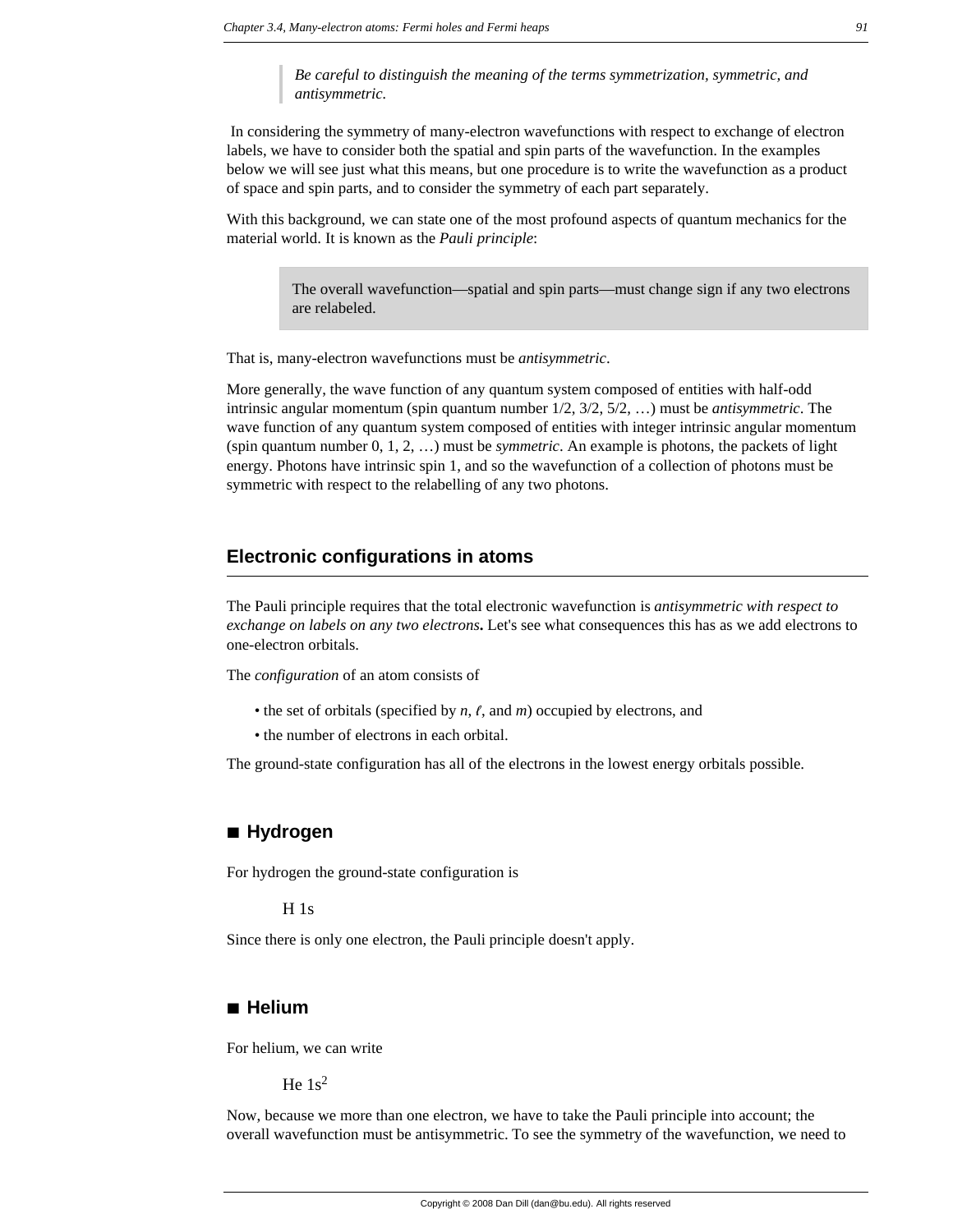write it in terms of the space and spin parts of each electron's wavefunction. For example, if we have both electrons with spin up, then the wavefunction would be

 $1s(1)1s(2) \times \uparrow(1)\uparrow(2)$ 

Exchanging the electron labels this becomes

 $1s(2)1s(1) \times \hat{T}(2)\hat{T}(1)$ 

This is just the same as the original function, except that the parts are written in different order. This means that this function is *symmetric* and so *does not* satisfy the Pauli principle. The same thing would be true if both electrons had spin down,

 $1s(1)1s(2) \times \sqrt{1}\sqrt{(2)}$ 

If we want both electrons to be in 1s spatial orbitals, then the spatial part of these wavefunction is necessarily symmetric. This means that to satisfy the Pauli principle we need to make the spin part antisymmetric. If we choose one spin up and one spin down, say

↑ $(1) \downarrow (2)$ 

then on exchanging labels we get

↑ $(2)$  ↓ $(1)$ 

This is neither the same nor the negative of the starting function. This means that this spin part *does not have any exchange symmetry*. This is actually progress, however, for we can convert the function into one that does have exchange symmetry by combining the original spin part of the wavefunction and its exchanged form, as

$$
\uparrow(1)\downarrow(2)+\uparrow(2)\downarrow(1)
$$

or

$$
\uparrow(1)\downarrow(2)-\uparrow(2)\downarrow(1)
$$

On exchange, the first form becomes

$$
\uparrow(1)\downarrow(2) + \uparrow(2)\downarrow(1) \xrightarrow{1 \rightleftarrows} \uparrow(2)\downarrow(1) + \uparrow(1)\downarrow(2) = +[\uparrow(1)\downarrow(2) + \uparrow(2)\downarrow(1)]
$$

and so is symmetric. The second form becomes

$$
\uparrow(1)\downarrow(2) - \uparrow(2)\downarrow(1) \xrightarrow{1 \rightleftarrows 2}
$$

$$
\uparrow(2)\downarrow(1) - \uparrow(1)\downarrow(2) = -[\uparrow(1)\downarrow(2) - \uparrow(2)\downarrow(1)]
$$

and so is antisymmetric. Since we want the spin part to be antisymmetric, we use the second form and so write the configuration of He as

$$
1s(1)1s(2) \times [\uparrow(1)\downarrow(2) - \uparrow(2)\downarrow(1)]
$$

# **à Lithium**

For lithium we can try, as we did before,

Li  $1s^3$ 

This means the spatial part of the wavefunction would be

 $1s(1)1s(2)1s(3)$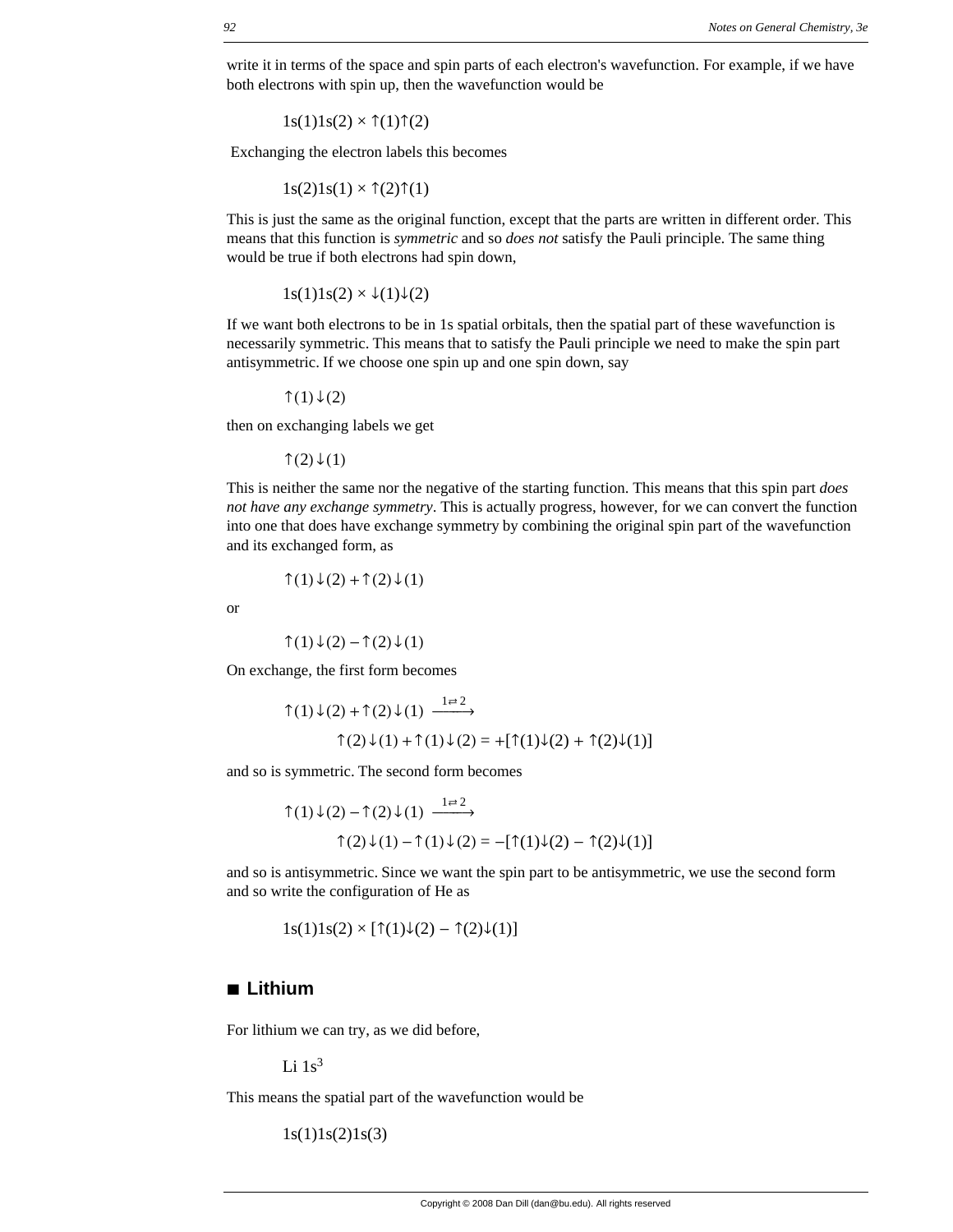which is symmetric. This in turn means that, to satisfy the Pauli principle, the spin part would again have to be antisymmetric. Since there are only two possibilities for each spin, up or down, the third spin must be the same as one of the other two, and so the spin part would be symmetric with respect to exchange of those two spin. Therefore, we come to the key consequence of the Pauli principle for many-electron atoms:

If more than two electrons are in the same orbital  $(n, \ell, \text{ and } m$  the same), the spin function cannot be made antisymmetric and so the overall wavefunction cannot satisfy the Pauli principle.

If we try instead to construct an antisymmetric spatial orbital, the spatial part of the wavefunction will always vanish!

The only solution is to add the third electron to a different spatial orbital. From the analysis of the effects of shielding, the next lowest energy orbital is the 2s orbital, and so we try instead the configuration

Li  $1s^22s$ 

If we do this, we can make the overall wavefunction—spatial and spin parts—antisymmetric. It was easy to write down the antisymmetric wavefunction for two electrons, in helium. For more than two electrons there are techniques to make the process more systematic. We don't need to learn these now, but here is the result for Li  $1s<sup>2</sup>2s$ , assuming the electron in the 2s orbital has spin up.

Li  $1s^22s =$  $+ 1$ s $\uparrow$ (1) × [1s $\downarrow$ (2)2s $\uparrow$ (3) – 2s $\uparrow$ (2)1s $\downarrow$ (3)]  $-1s\sqrt{(1)} \times [1s\sqrt[4]{(2)}2s\sqrt[4]{(3)} - 2s\sqrt[4]{(2)}1s\sqrt[4]{(3)}]$  $+ 2s(1) \times [1s(2)]s\sqrt{3} - 1s\sqrt{2}1s\sqrt{3}]$ 

The notation 1s $\hat{\tau}(1)$  means electron 1 is in a 1s orbital with spin up, that is,  $1s(1)\hat{\tau}(1)$ , etc. It is easy to see that each term in the square brackets is antisymmetric in exchange of labels 2 and 3. For example,

$$
1s\downarrow(2)2s\uparrow(3) - 2s\uparrow(2)1s\downarrow(3) \xrightarrow{2\rightleftarrows} 1s\downarrow(3)2s\uparrow(2) - 2s\uparrow(3)1s\downarrow(2) = -[1s\downarrow(2)2s\uparrow(3) - 2s\uparrow(2)1s\downarrow(3)]
$$

It is only a little harder to show that this wavefunction is also antisymmetric in exchange of labels 1 and 2, and of labels 1 and 3. See if you can do this as a study problem.

#### **Pauli exclusion principle**

We can summarize all of this by saying that no more than two electrons can be in the same orbital, and then their spins must be oppositely directed. This is usually expressed as the *Pauli exclusion principle*:

No two electrons can have the same set of four quantum numbers  $n, \ell, m$  and  $m_s$ .

It is helpful to understand that the Pauli exclusion principle is thus a special case of the Pauli principle when applied to many-electron atoms. Systematic application of the Pauli principle to the atoms of each of the elements is the key to why atoms show the periodic properties that they do.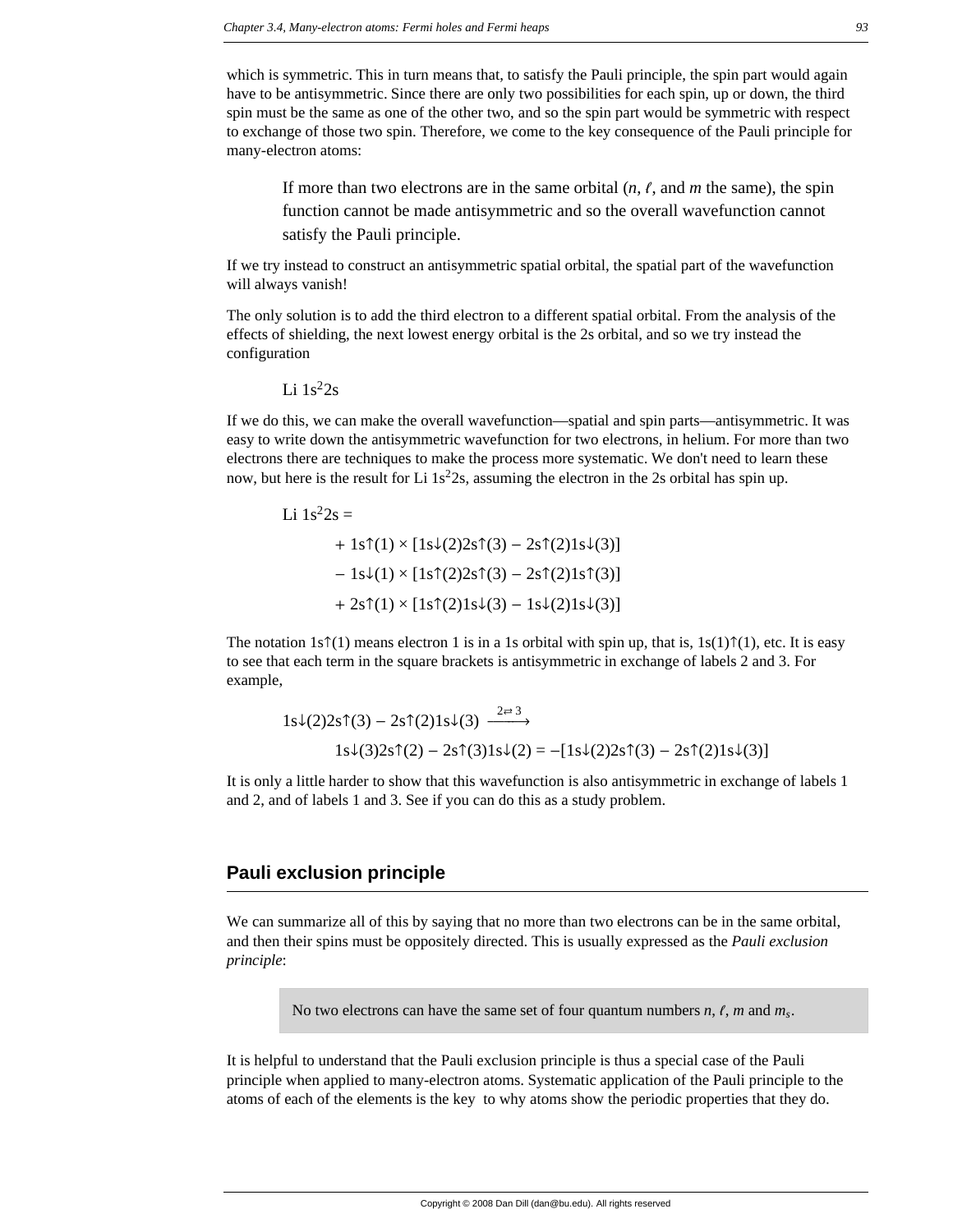# ■ **Relative stability of 1s2p configurations—Fermi holes and Fermi heaps**

A striking example of the consequences of the Pauli principle is the lowest excited configuration of He that is produced by absorption of light energy. The oscillating electric filed of the light distorts the excited electron from its original spherical shape (as 1s) to a two-lobed shape (as 2p) and so the resulting electronic configuration is

He 1s2p

The question arises, what is the relative orientation of the spins of the two electrons? It turns out that the arrangement with both spins in the same direction, say

 $1s(1)2p(2) \times \tau(1)\tau(2)$ ,

is much more stable (lower in energy) than the arrangement with the spins oppositely directed, say

 $1s(1)2p(2) \times \uparrow(1)\downarrow(2)$ .

This is a very surprising result if we think just in terms of the interaction energy of bar magnets. That is, we would expect the arrangement  $\hat{\tau}(1)\hat{\tau}(2)$ , in which the magnetic poles are north to north, would be *less stable* than the arrangement  $\hat{\tau}(1)\downarrow(2)$ , in which the magnetic poles are north to south. In fact, it was just this surprising behavior that led Pauli to his principle in the first place.

The origin of the surprising stability of the  $\hat{\tau}(1)\hat{\tau}(2)$  arrangement is that thereby the two electrons *stay out of each other's way*, forming what is called a *Fermi hole*, and so their electrical repulsion is reduced. Just the opposite happens when the spins are arranged as  $\hat{\tau}(1)\downarrow(2)$ : When the spins are oppositely directed, the electrons actually clump together, forming what is called a *Fermi heap*, with the result that the electrical repulsion between the electrons is enhanced.

Fermi holes and Fermi heaps are consequences of the symmetry with respect to relabelling of pairs of electrons—the exchange symmetry—of the spatial part of the many-electron wavefunction. To see this, let's construct the symmetrized wavefunctions corresponding to the alternative arrangements of the spins.

If the spins are parallel, then the spin part of the wavefunction is symmetric. This means that, for the overall wavefunction will be antisymmetric, the spatial part must be antisymmetric.

 $\psi_{\uparrow\uparrow} = [1s(1)2p(2) - 1s(2)2p(1)] \times \uparrow(1)\uparrow(2).$ 

If instead the spin are antiparallel, then the spin part of the wavefunction is antisymmetric. This means that the spatial part must be symmetric so that the overall wavefunction will be antisymmetric.

$$
\psi_{\uparrow\downarrow} = [1s(1)2p(2) + 1s(2)2p(1)] \times [\uparrow(1)\downarrow(2) - \uparrow(2)\downarrow(1)].
$$

Now, let's look carefully at the spatial parts of these alternative wavefunctions. For  $\psi_{\uparrow\uparrow}$ , the spatial part *vanishes* when the coordinates of the two electrons are the same, that is, when the two electrons are in the same place, say *x*, *y*, *z*. The reason is that then the numerical value of the spatial functions  $1s(1)$  and  $1s(2)$  will be the same and the numerical value of the spatial functions  $2p(1)$  and  $2p(2)$  will be the same,. The result is that the two terms in the spatial part of the wavefunction will exactly cancel.

$$
1s(x_1, y_1, z_1)2p(x_2, y_2, z_2) - 1s(x_2, y_2, z_2)2p(x_1, y_1, z_1) \xrightarrow{x_1, y_1, z_1=x_2, y_2, z_2=x, y, z}
$$

$$
1s(x, y, z)2p(x, y, z) - 1s(x, y, z)2p(x, y, z) = 0
$$

This means that there is *zero probability of the two electrons being in the same place in physical space*. The Pauli principle causes electrons with parallel spins to stay out of one another's way. It is as if each electron is surrounded by an exclusion zone into which the other electron may not penetrate. The result is a correspondingly *decreased electron-electron repulsion*, and so a *more*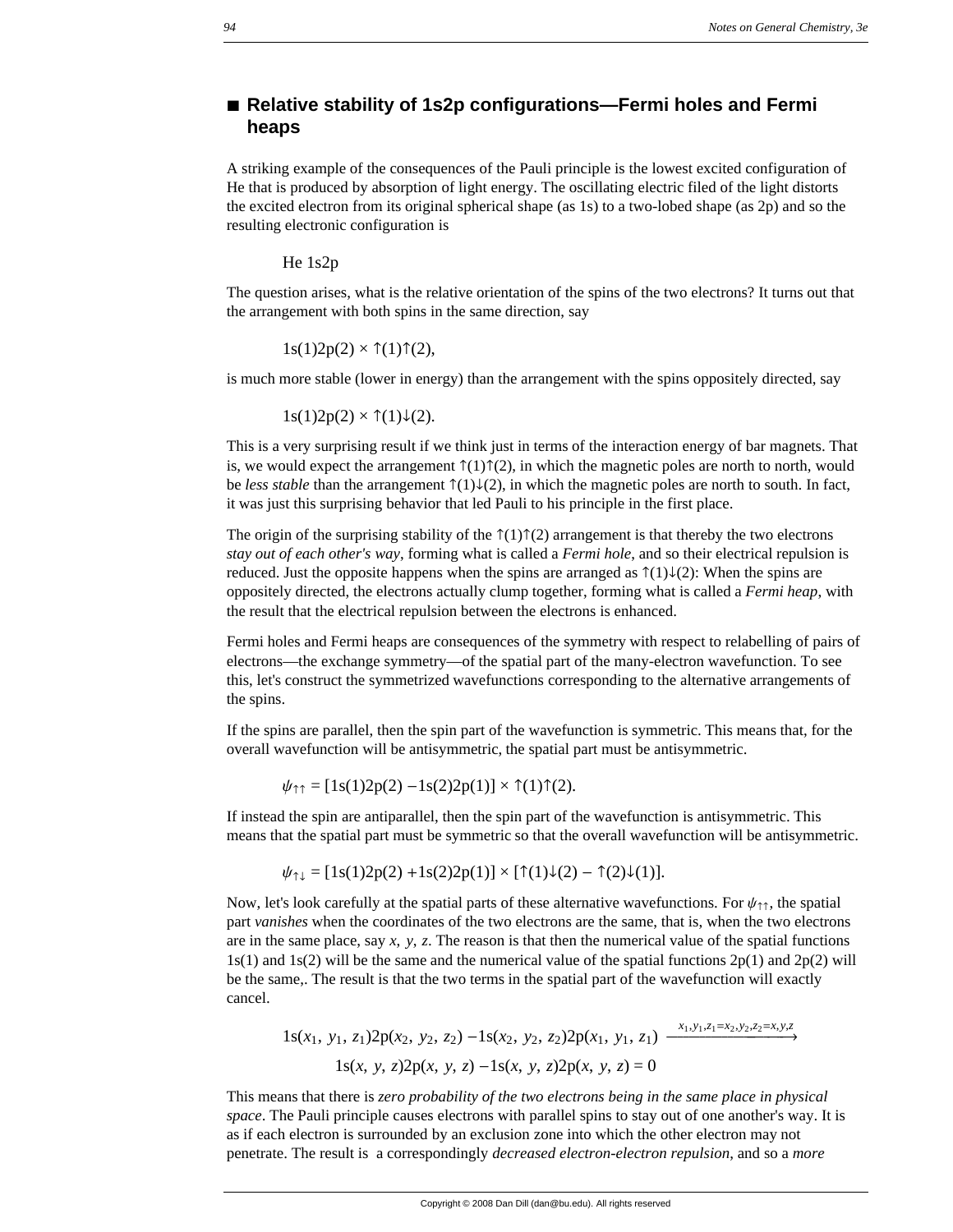*stable arrangement* that would be the case had we not taken the Pauli principle into account.

One the other hand, for  $\psi_{\uparrow\downarrow}$ , the spatial part *doubles* when the two electrons are in the same place. The reason is now there is two terms in the spatial part of the wavefunction add rather than subtract.

 $1s(x_1, y_1, z_1)2p(x_2, y_2, z_2) + 1s(x_2, y_2, z_2)2p(x_1, y_1, z_1) \xrightarrow{x_1, y_1, z_1=x_2, y_2, z_2=x, y, z}$ 1s(*x*, *y*, *z*)2p(*x*, *y*, *z*) +1s(*x*, *y*, *z*)2p(*x*, *y*, *z*) = 2 1s(*x*, *y*, *z*)2p(*x*, *y*, *z*)

This means that the probability of the two electrons being in the same place in physical space is double what it would be if we did no take the Pauli principle into account. Said differently, the Pauli principle causes electrons with antiparallel spins to clump together, forming a heap of electrical charge. This clumping results in a correspondingly *increased electron-electron repulsion*, and so a *less stable arrangement* that would be the case had the electron spins been parallel.

It is important to understand that the Fermi hole and Fermi clump *do not come about because of electron-electron repulsion*. Rather, they come about because of the *algebraic consequences of the exchange symmetry* of the spatial part of the many-electron wavefunction. The subsequent energetic consequences do arise because of the changes in electron-electron repulsion, of course, but Fermi holes and Fermi heaps would arise independently of the electron charge.

#### **à Visualization of 1s2p Fermi holes and Fermi heaps**

Here is a way to visualize the He 1s2p Fermi hole and Fermi heap. We can construct the spatial part of the wavefunctions, and then look at how the probability density of one electron varies about the location of the other electron.

Let's assume that the electric field of the light is polarized along the *y* direction. This means that the electron will be excited from the 1s orbital to a  $2p_v$  orbital. We will need, therefor, He one-electron wavefunctions for 1s and  $2p_v$ . The radial parts of these wavefunctions are

| n |   | $P_{n\ell}$                         |
|---|---|-------------------------------------|
| 1 | O | 2 $e^{-\rho}$ $\rho$                |
| 2 | 1 | $e^{-\rho/2} \rho^2$<br>$2\sqrt{6}$ |

The angular parts of the wavefunction are

| label | function                                                   |
|-------|------------------------------------------------------------|
| S     | $2\sqrt{\pi}$                                              |
| py    | $\frac{1}{2} \sqrt{\frac{3}{\pi}} \sin[\theta] \sin[\phi]$ |

The full 1s and  $2p_v$  wavefunctions are therefor

| label  | full wavefunction                                              |
|--------|----------------------------------------------------------------|
| 1s     | $e^{-\rho}$ $\rho$<br>$\sqrt{\pi}$                             |
| $2p_v$ | $e^{-\rho/2} \rho^2 \sin[\theta] \sin[\phi]$<br>$4\sqrt{2}\pi$ |

Here is how the visualization looks, for one electron at  $y = -2 a_0$  in the *xy* plane.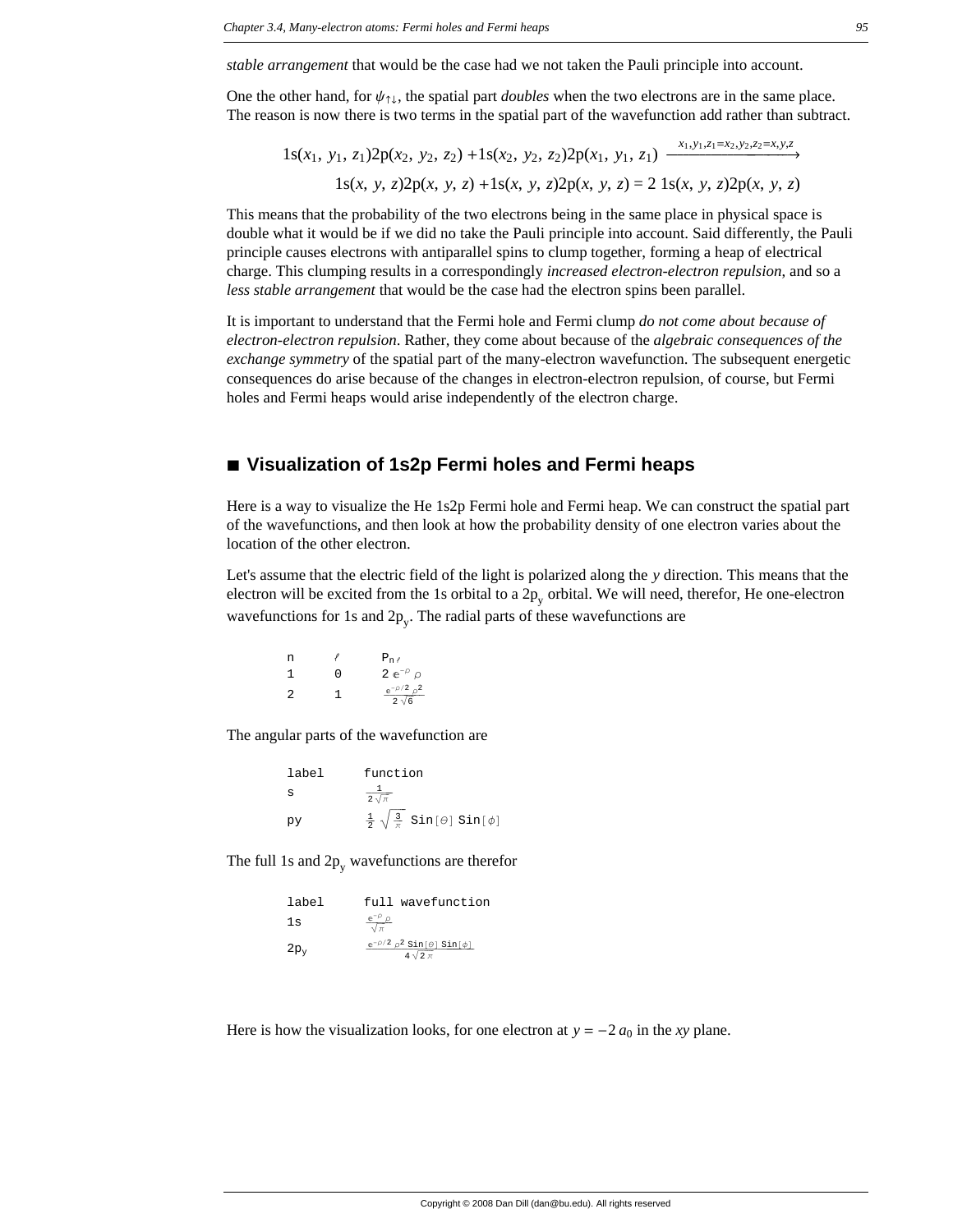

He 1 s2p<sub>v</sub>. Fermi heap (left) and Fermi hole (right). The post marks the position of one electron, at  $y = -2 a<sub>0</sub>$  in the *xy* plane. The height of the surface is the probability density of the other electron. The Fermi heap shows the clumping of the two electrons, while the Fermi hole shows that the two electrons are never found in the same place.

An animation of the visualization, showing the variation of the probability density for locations of one electron on a ring of radius  $2 a_0$  in the *xy* plane, is available at

http://quantum.bu.edu/notes/GeneralChemistry/FermiHolesAndHeaps/FermiHoleHeap1s2py .gif

The figure above is taken from this animation. The directional character of the  $2p_v$  orbital accounts for the coming and going of the Fermi heap in the animation.

# ■ **Relative stability of 2p<sup>2</sup> configurations**

When  $\ell$  is greater than one, more than two electrons can be accommodated in a subshell. The question arises as to the relative spin directions of electrons in different orbitals, that is, with different *m* values. The answer is that *the lowest energy arrangement is when the spins are in the same direction*. This is another consequence of the Pauli principle, as we will see now.

#### **Configurations**

If we ignore for the moment the requirement of the Pauli principle, namely that the combined wavefunction (spatial and spin) of the two electrons be antisymmetric with respect to exchange of the electrons, then there are five possible configurations.

unsym<sub>1</sub>=  $2p_x(1)$  $\uparrow$ (1)  $2p_x(2)\downarrow$ (2) unsym<sub>2</sub>=  $2p_x(1)\uparrow(1) 2p_y(2)\uparrow(2)$ unsym<sub>3</sub>=  $2p_x(1)$  $\uparrow$ (1)  $2p_y(2) \downarrow$ (2) unsym<sub>4</sub>=  $2p_x(1)\downarrow(1) 2p_y(2)\uparrow(2)$ unsym<sub>5</sub>=  $2p_x(1)\downarrow(1) 2p_y(2)\downarrow(2)$ 

We'll refer to these configurations by their numbers. Configuration  $\text{unsym}_1$  has both electrons in the same (2p<sub>x</sub>) orbital. The other four configurations have the electrons in different orbitals (2p<sub>x</sub> and 2p<sub>y</sub>; any pair of 2p orbitals would do as well).

None of these configurations is symmetrized, that is they are neither symmetric nor antisymmetric. For example, exchanging the electron labels in configuration unsym<sub>1</sub> gives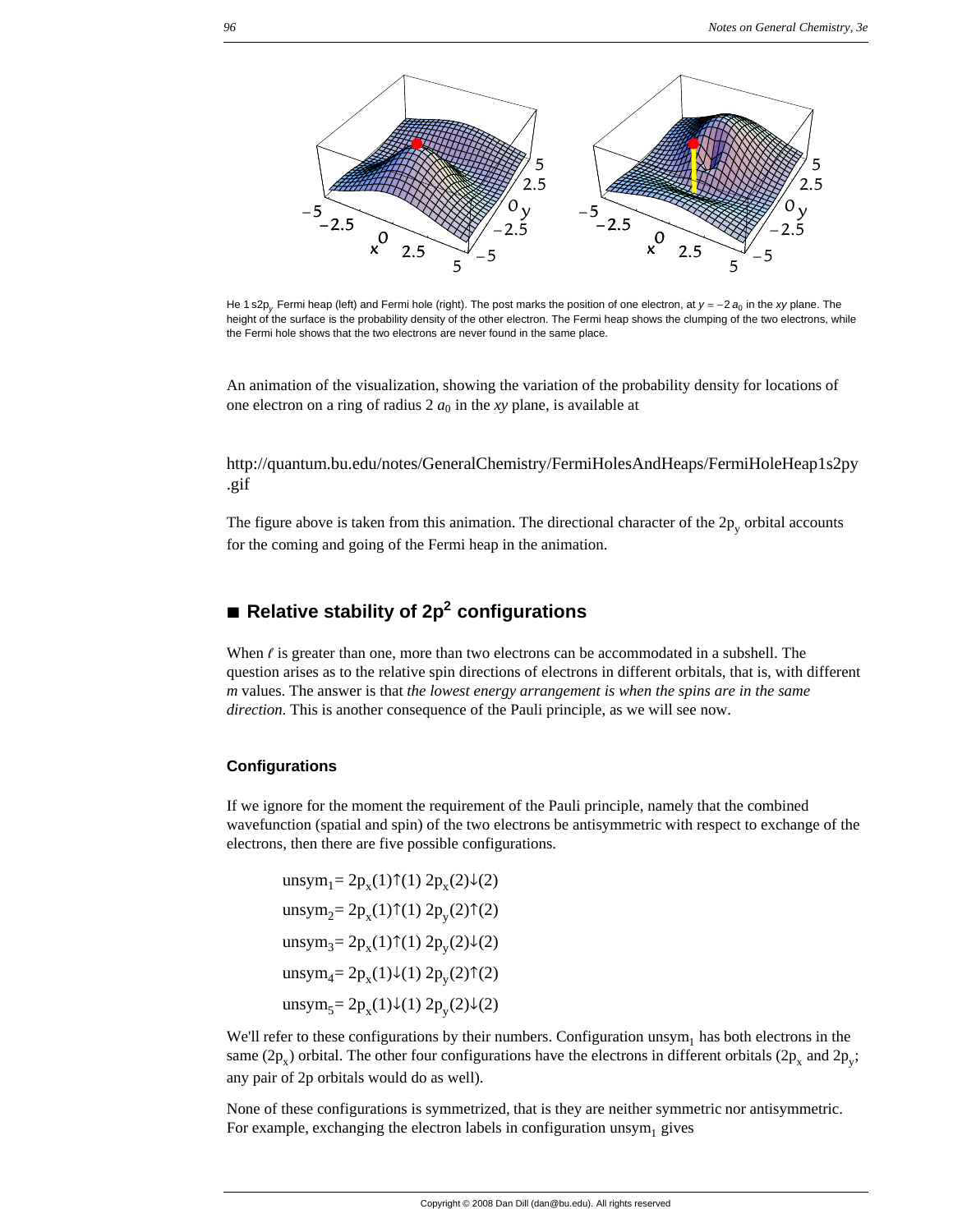$$
2p_x(1) \uparrow (1) 2p_x(2) \downarrow (2) \xrightarrow{1 \rightleftarrows 2} 2p_x(2) \uparrow (2) 2p_x(1) \downarrow (1)
$$

but this is not equal to  $+$  or  $-$  times configuration unsym<sub>1</sub>.

To satisfy the Pauli principle, these configurations must be *symmetrized* to be *antisymmetric*, that is, so that they give either themselves or themselves multiplied by  $-1$  when the two electron labels are exchanged.

A convenient way to symmetrize these configurations is to symmetrize their space and spin parts separately and then form products of symmetrized space and spin parts so that the overall wavefunctions are antisymmetric. Here are the results.

$$
sym_1 = 2p_x(1)2p_x(2) \times [\uparrow(1)\downarrow(2) - \uparrow(2)\downarrow(1)]
$$
  
\n
$$
sym_2 = [2p_x(1)2p_y(2) + 2p_x(2)2p_y(1)] \times [\uparrow(1)\downarrow(2) - \uparrow(2)\downarrow(1)]
$$
  
\n
$$
sym_3 = [2p_x(1)2p_y(2) - 2p_x(2)2p_y(1)] \times \uparrow(1)\uparrow(2)
$$
  
\n
$$
sym_4 = [2p_x(1)2p_y(2) - 2p_x(2)2p_y(1)] \times [\uparrow(1)\downarrow(2) + \uparrow(2)\downarrow(1)]
$$
  
\n
$$
sym_5 = [2p_x(1)2p_y(2) - 2p_x(2)2p_y(1)] \times \downarrow(1)\downarrow(2)
$$

The spatial parts of symmetrized configurations sym<sub>1</sub> and sym<sub>2</sub> are symmetric, their spin parts are antisymmetric, and so the overall wavefunctions are antisymmetric. The spatial parts of symmetrized configurations sym<sub>3</sub>, sym<sub>5</sub>, and sym<sub>5</sub> are antisymmetric, their spin parts are symmetric, and so again the overall wavefunctions again are antisymmetric.

Symmetrized configurations sym<sub>1</sub> and sym<sub>2</sub> correspond to the spins *pointing in opposite directions*. The configuration sym<sub>1</sub>can be represented as



that is, both electrons in the *same* orbital with *opposite* spins. The configuration sym<sub>2</sub> can be represented as

| $2p_x$ | $2p_v$ | 2p <sub>z</sub> |
|--------|--------|-----------------|

that is, the electrons in *different* orbitals with *opposite* spins.

Symmetrized configurations  $sym_3$ ,  $sym_4$  and  $sym_4$  correspond to *both spins pointing in the same direction*. A way to see this is first to realize that in this case the total spin is  $S = s_1 + s_2 = 1$ ; then, because spin is an angular momentum (like orbital momentum  $\ell$ ) it can have three different value of  $m<sub>S</sub>$ , namely 1, 0 and  $-1$ . Configuration sym<sub>3</sub> has  $m<sub>S</sub> = 1$ , configuration sym<sub>4</sub> has  $m<sub>S</sub> = 0$ , and configuration sym<sub>5</sub> has  $m<sub>S</sub> = -1$ . These three configurations all have the *same energy* and form what is called a *spin triplet*. They can be collectively represented as



that is, the electrons in *different* orbitals with the *same* spins.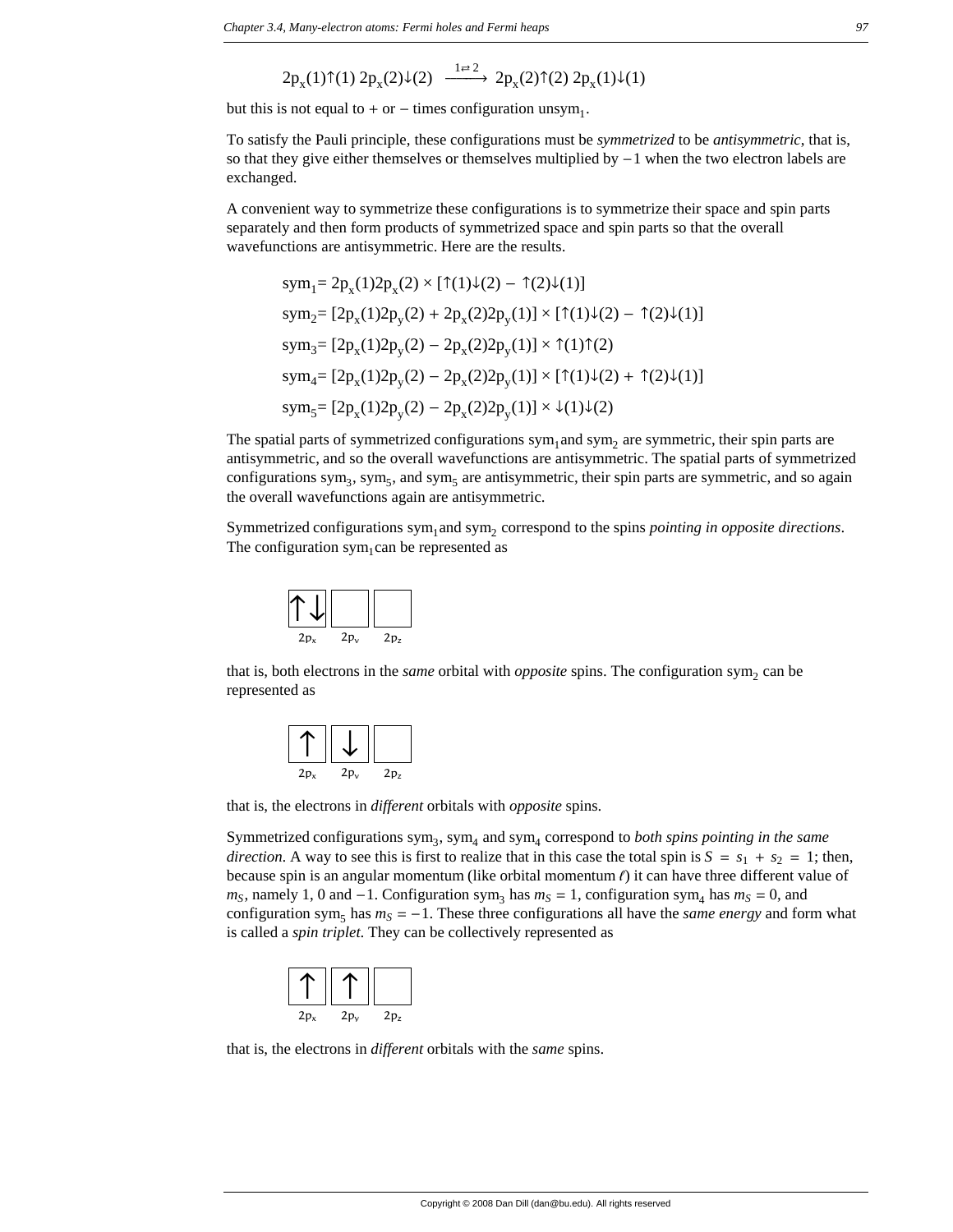#### **Relative energies**

There are two aspects to consider in deciding the relative stability of the three arrangements (both electrons in the same orbital with opposite spins, electrons in different orbitals with opposite spins, or electrons in different orbitals with the same spin), namely the *magnetic interactions* between the electrons, due to their spin, and the *electrical repulsions* between the electrons, due to their negative charge.

The spin of the electron is due to its intrinsic *magnetic moment*—the electron behaves magnetically as a bar magnet. Now, bar magnets attract one another when they are anti-parallel to one another (north pole adjacent to south pole), and repel one another when they are parallel (north poles adjacent). This means that *magnetically, electrons with the same spin are the least stable***.**

The charges of the electrons repel one another according to Coulomb's law, so that the closer the electrons are, the more they repel. This means that *electrically, electrons in the same orbital are the least stable*, since they then occupy the same part of space.

So, we have two competing effects, which we can tabulate as

| Arrangement                                  | <b>Magnetic stability</b> | <b>Electrical stability</b>        |
|----------------------------------------------|---------------------------|------------------------------------|
| $2p_v$<br>2p <sub>z</sub><br>2p <sub>x</sub> | stable<br>(north–south)   | unstable<br>(same region of space) |
| $2p_v$<br>2p <sub>z</sub><br>$2p_v$          | stable<br>(north-south)   | stable<br>(spatialyl separated)    |
| $2p_v$<br>2p <sub>7</sub><br>2p <sub>x</sub> | unstable<br>(north-north) | stable<br>(spatially separated)    |

Because magnetic effects are generally much weaker than electrical effects, we can conclude that the arrangement with both electrons in the same orbital with opposite spins is the *least stable* of the three possible arrangements. The other two arrangements each have the electrons in *different orbitals* and so should have the same electrical interaction. Therefore we might expect that the most stable arrangement would be when the electrons have the opposite spins, since then they are attracted magnetically. What is observed is just the reverse; the arrangement with the *electrons in different orbitals with the same spin is most stable*.

#### **Fermi hole and Fermi heap**

Since this is just the opposite of what is predicted based on magnetic interactions, the cause must be electrical. So to see what is going on, we need to compare the space parts of the wavefunctions for the electrons in different orbitals, since only the spatial distribution of the electrons can affect their mutual electrical repulsion.

The space wavefunction when the two electrons have the same spin is

$$
2p_x(1)2p_y(2) - 2p_x(2)2p_y(1)
$$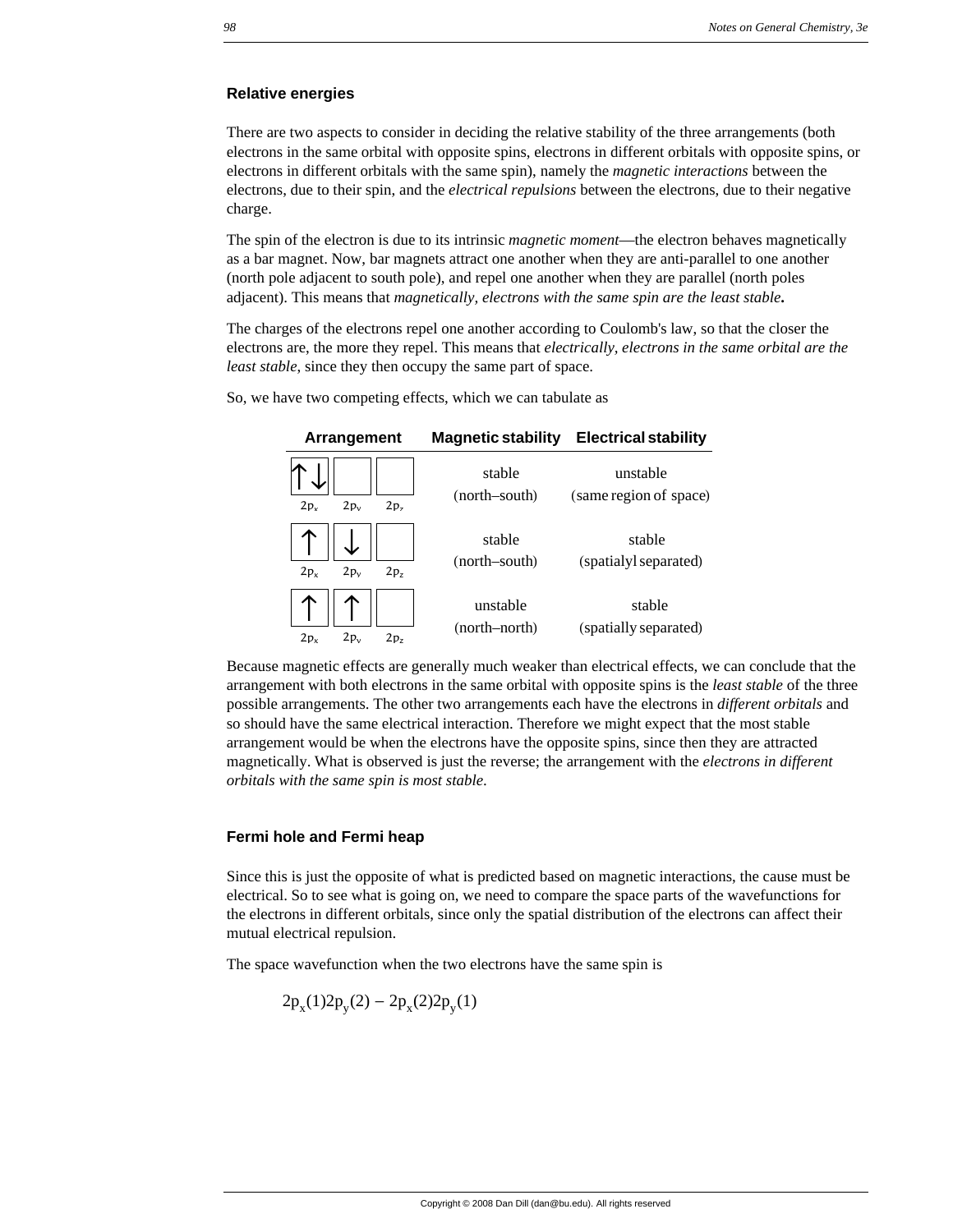This function has the remarkable property that it *vanishes when both electrons are in the same place* (that is, when their coordinates are the same, which corresponds to  $1 = 2$ ). This means that *the probability of the two electrons being in the same place is zero*. We can say that when electrons have an antisymmetric space wavefunction, they *stay away from one another*. This effect is called a *Fermi hole*. As a consequence, the *electrical repulsion between the two electrons is lessened*.

Just the opposite effect occurs when the two electrons have anti-parallel spins. The space wavefunction in this case is

$$
2p_x(1)2p_y(2) + 2p_x(2)2p_y(1)
$$

This function *becomes twice as large when both electrons are in the same place* (when 1 = 2). This means that *the probability of the two electrons being in the same place is much greater* than the probability of each electron being there separately. We can say that when electrons have a symmetric space wavefunction, they *clump together*. This effect is called a *Fermi heap*. As a consequence, the *electrical repulsion between the two electrons is increased*.

The Fermi heap also occurs in the arrangement when both electrons are in the same orbital, and there its destabilizing effect is even greater, since the electrons are in the same orbital and thus closer together.

Everything can be summarized as follows.

| Arrangement                                  | <b>Magnetic stability</b> | <b>Electrical stability</b>                   | Net effect    |
|----------------------------------------------|---------------------------|-----------------------------------------------|---------------|
| $2p_v$<br>2p <sub>x</sub><br>2p <sub>7</sub> | stable<br>(north–south)   | very unstable<br>(same region and Fermi heap) | very unstable |
| 2p <sub>x</sub><br>2p <sub>z</sub><br>$2p_v$ | stable<br>(north–south)   | unstable<br>(separated but Fermi heap)        | unstable      |
| 2p <sub>x</sub><br>$2p_v$<br>2p <sub>z</sub> | unstable<br>(north–north) | very stable<br>(separated and Fermi hole)     | stable        |

The conclusion from all of this analysis is, if possible, put electrons in different spatial orbitals, with spins in the same direction, since this arrangement has the lowest energy.

#### **Visualization of 2p2p Fermi holes and Fermi heaps**

Here is a way to visualize the C 2p2p Fermi hole and Fermi heap. We can construct the spatial part of the wavefunctions, and then look at how the probability density of one electron varies about the location of the other electron.

The radial part of the  $2p_x$  and  $2p_y$  these wavefunctions is

n  $\ell$  P<sub>n  $\ell$ </sub> 2 1  $\frac{e^{-\rho/2} \rho^2}{2 \sqrt{6}}$ 

The angular pars of the wavefunction are

| label | function                                                         |
|-------|------------------------------------------------------------------|
| pх    | $\frac{1}{2} \sqrt{\frac{3}{\pi}} \cos[\phi] \sin[\theta]$       |
| py    | $\frac{1}{2} \sqrt{\frac{3}{\pi}}$ Sin[ $\theta$ ] Sin[ $\phi$ ] |

The full  $2p_x$  and  $2p_y$  wavefunctions are therefor